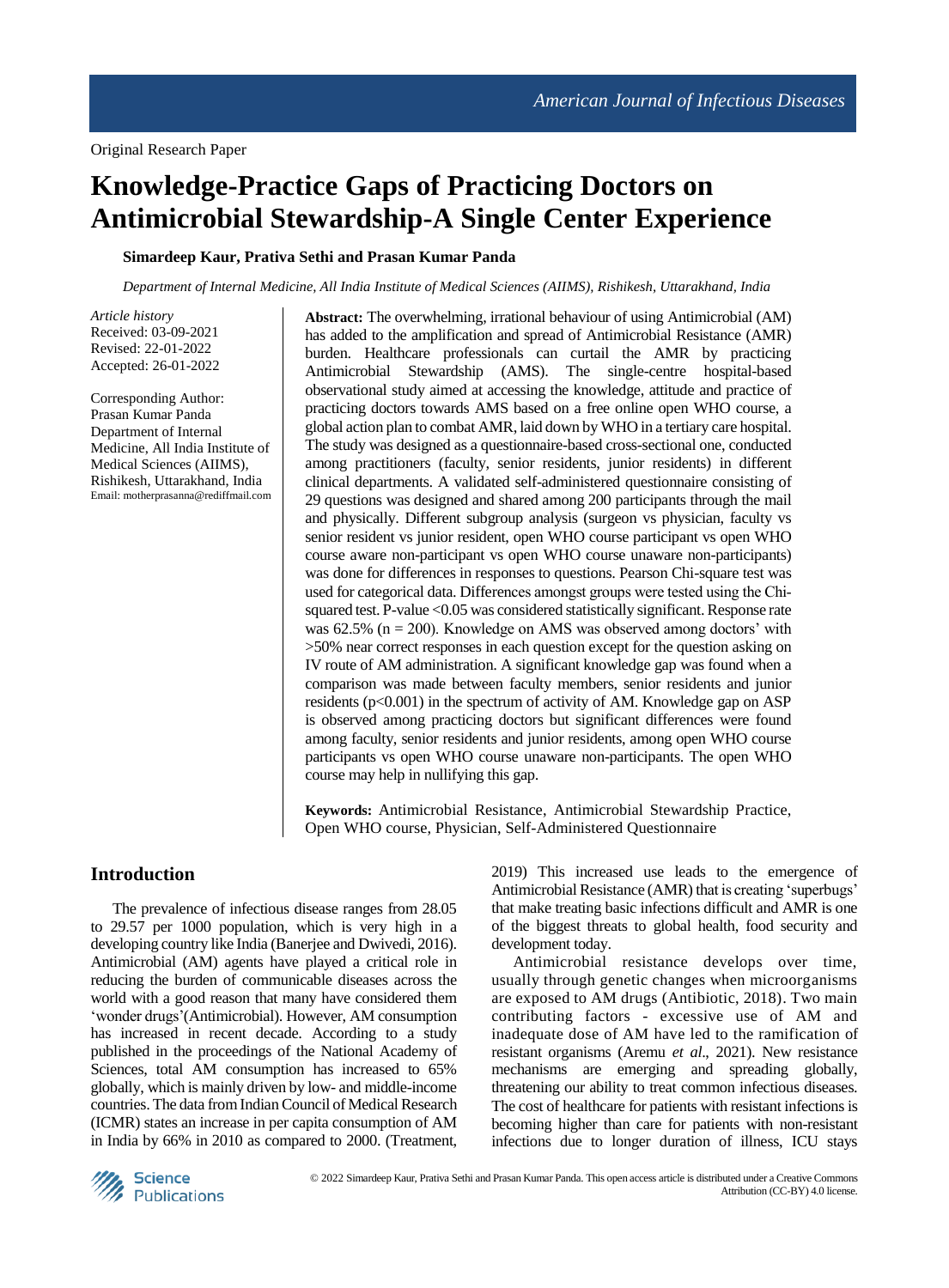additional tests and the use of more expensive drugs (Mauldin *et al*., 2010; Sango *et al*., 2013; Nathwani *et al*., 2019). The third GLASS report presents the frequency of AMR in 2,164,568 patients with laboratory-confirmed infections in 66 countries, territories and areas in 2018. The rate of resistance to ciprofloxacin commonly used to treat urinary tract infections, varied from 8.4 to 92.9% for E. coli and from 4.1 to 79.4% for K. pneumonia respectively (Resistance, 2020). In 2013, CDC published the first AMR threat report, which rang the alarm for an overwhelming increase in AMR Furthermore, the lack of new antibiotics threatens global efforts to contain drug-resistant infections (Årdal *et al*., 2020). The estimated cost arising from AMR will exceed 1 trillion USD globally by 2050 if no significant action is taken (O'Neill, 2016). The World Bank predicts a profound increase in global poverty by 2050 and increase in healthcare cost from US\$300 billion to more than US\$1 trillion per year (WB, 2017, Ahmad and Khan, 2019).

The solution lies in Antimicrobial Stewardship (AMS), a coherent set of actions that promote the responsible use of AM (WHO, 2018). An Antimicrobial Stewardship Program (ASP) is an organizational or system-wide healthcare strategy to promote the appropriate use of AM through the implementation of evidence-based interventions. A broad range of interventions has been implemented to improve ASP, e.g., TARGET toolkit in the UK, open WHO course (TARGET, 2020; WHO, 2021). Till now many Knowledge, Attitude, Practice (KAP) studies on AMR have been conducted among community members, medical undergraduate students, which has shown AMR is an increasing national problem and the attitude of selfmedication in about 46% of participants and the need for more educational tools in non-medical professionals (Nepal *et al*., 2019; Khajuria *et al*., 2019; Gupta *et al*., 2019; Pulcini *et al*., 2011; Fernández *et al*., 2013; Mincey and Parkulo, 2001; Navarro-San Francisco *et al*., 2013). All studies have shown AMR being a great problem (>90%) to public health as well as a national problem, but <60% rate it to be a real problem in their clinical practice (Pulcini *et al*., 2011). Very few, less than 30% knew the prevalence of multi-drug resistance in their hospitals (Pulcini *et al*., 2011). Few KAP studies have been done among doctors in tertiary care centres in India (Ghosh *et al*., 2016; Labi *et al*., 2018). In all these studies the authors have identified gaps of doctors towards AMR, which are important to promote the rational use of AM and to develop their hospital ASP, however, no one utilizes any specific guideline or online course content if they are practicing with respect to AMS/ASP.

This study aimed to determine the knowledge, attitude and practice among doctors towards AMS as per online WHO course and to look for the impact of free open WHO course on AMS. The rationale behind the study is to make doctors in a tertiary care hospital aware of the open WHO course on AMS, which will improve the KAP of antimicrobials among doctors, the ultimate goal being the control of AMR.

# **Materials**

#### *Study Setting and Design*

The study was conducted in All India Institute of Medical Science, Rishikesh, a tertiary care institute in North India. It serves as a referral centre for several primary and secondary care centres. It was a hospital-based observational cross-sectional study, conducted among doctors of different departments from July 2019 to September 2019 (a two-month period).

#### *Study Population*

The study population was defined as faculties (assistant professor, associate professor, additional professor), senior residents and junior residents from 2nd and 3rd-year post-graduate courses. They were selected from medicine and allied departments (internal medicine, paediatrics, obstetrics and gynecology, dermatology, cardiology, community and family medicine, gastroenterology, pulmonary medicine), surgery and allied departments (general surgery, ophthalmology, urology, orthopedics, ENT, plastic surgery, neurosurgery, pediatric surgery) having expertise in their field.

The sample size was determined by using KAP prevalence in a similar study done before by Chatterjee *et al*. (2015). The sample size of 200 was determined using the power of 80% and the margin of error of 5%. Participant selection was done by universal sampling method of all available doctors during the two months' period.

#### *Assessment Material*

The questionnaire was self-structured after searching medical literature for comparable studies and adapting questions based on the online open WHO course: Antimicrobial stewardship: A competency-based approach (freely available) (WHO, 2018). A total of 27 questions (having subsections) was devised. Face validation was done for the questionnaire by subject experts from the department of microbiology, pharmacology, infectious disease and medicine for its contents and relevance. This questionnaire had not been used in any other study, however, similar questions had been assessed for previous KAP studies.

The questions were evaluated on a 5-point Likert scale with response options of Strongly Disagree (SD)/Disagree(D)/Neither agree nor disagree/Agree (A)/Strongly Agree (SA).

#### *Operational Definitions*

The following definitions were used to select the participants enrolled in the study:

 Target population: All the practicing doctors in this single tertiary health care setting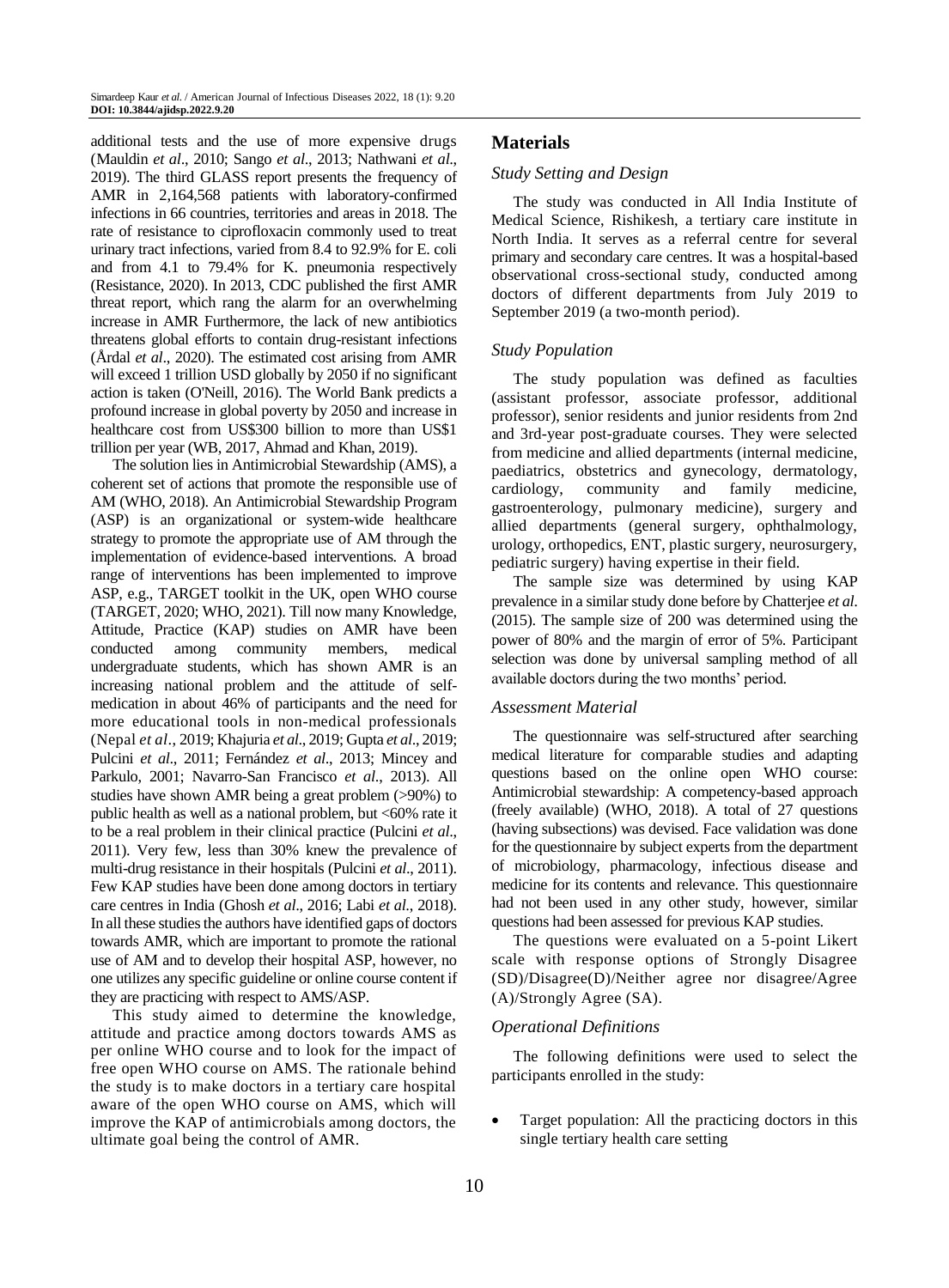- Junior resident: Postgraduate students in 2nd and 3rd year
- Senior resident: Those who have completed their post-graduation and pursuing super specialization (D.M/M.Ch)
- Faculty: Consultant (Assistant, Associate, Additional Professors and Professors)
- Physician: Participants from all medical and allied branches
- Surgeons: Participants from all surgery and allied branches
- Open WHO Participants: The members of the target population who completed the online WHO course on AMS

Open WHO Non-Participants: The members of the target population who did not complete the online WHO course on AMS:

- Responders: The participants who gave consent to participate in the study and returned the filled questionnaire were defined as the Responders
- Non-responder: Failing to fill the questionnaire after 3 subsequent visits
- Lost to follow-up: Those responders who did not return the questionnaire after 3 repeated reminders if they filled form incompletely at initial interaction

# **Methodology**

The study was assessed and approved by the institutional ethical committee (No.143/IEC/STS/2019), AIIMS, Rishikesh before starting the survey. Members of the target population who were present within the period of the survey and gave consent by filling the google form shared to them by email and or WhatsApp were included in the study. The questionnaire was distributed to working doctors of all clinical departments who prescribes antimicrobials. Doctors from departments of Radiology, Anaesthesia, Psychiatry and Physical Medical Rehabilitation were excluded due to the rarity of antimicrobials use. Also, the Interns working in the hospital were excluded. Participants were visited during working hours and were given hard copies or online survey links of the questionnaire according to the participant's choice. Those who had not submitted in the first visit were re-visited or re-mailed up to three times after which they were decided as nonresponder. No incentives were offered for participation. Availability of drug and therapeutic committee and hospital antibiotic policy was there.

### *Data Analysis*

After collecting the questionnaire and obtaining the required data in Microsoft Excel® sheet, they were evaluated for completeness. All gathered data grouped into surgeon vs physician, faculty vs senior resident vs junior resident and open WHO participant vs aware non-participant vs unaware non-participant. Participants were also analysed in a subgroup based on the duration of medical experience after MBBS. Data analysis was done using the Statistical Package for Social Sciences (SPSS® 24.0, USA) and interpreted. Proportions were calculated. Pearson Chi-square test was used for categorical data. The final results were compared with the right answers for the questions and tables and diagrams were used to present the results. Differences amongst groups were tested using the Chi‐squared test. P-value <0.05 was considered statistically significant.

To report our findings, we followed the STROBE (Strengthening the Reporting of Observational Studies in Epidemiology) guideline.

# **Results**

#### *Basic Characteristics*

The questionnaire was shared among 200 participants, either online (mail) or offline, 125 participants (response rate 62.5%) from sixteen departments completed the study and were analysed under categories of departments, positions, years of practice and user profile of open WHO course (Fig. 1). The data showed maximum participation from the Department of Medicine and most of the participants (77.6%) were non-participant of the open WHO course. On asking the reason for the same, most of them answer about the lack of information.

#### *Knowledge about Antimicrobial Stewardship*

After analysing the responses from the knowledge section, it was found that almost all participants considered a correct diagnosis, dose and duration as an important principle of AMS. However, 24% (Strongly disagree  $= 9.6\%$ , Disagree  $= 14.4\%$ ) of doctors did not consider the route of administration of the drug as an AMS principle and  $30.4\%$  (n = 38) had no opinion for the given statement (Fig. 2). Less than fifty percent of doctors' (48.89%) didn't favour using the broadest spectrum of antimicrobials ( $D = 33.6\%$ ,  $SD = 15.29\%$ ) at the initial and 67.2% were against using broad-spectrum antimicrobials irrespective of the severity of infection (SD  $= 28\%$ , D  $= 39.2\%$ ). The great majority 59.9% (SA  $=$ 15.5%,  $A = 44.4\%$ ) doctors agreed to the fact that the "Emergence of AMR is inevitable." While assessing doctors' knowledge on AMR mechanism, 34.4% of doctors consider increased influx of drug into the bacterial cell as one of the mechanisms by which micro-organisms acquire resistance. In an antimicrobial with concentrationdependent killing, more than fifty percent of doctors'  $(SA = 16\%, A = 43.2\%)$  consider large infrequent dosing as well as optimization of AM duration with a concentration over MIC ( $SA = 27.2\%$ ,  $A = 28\%$ ) as an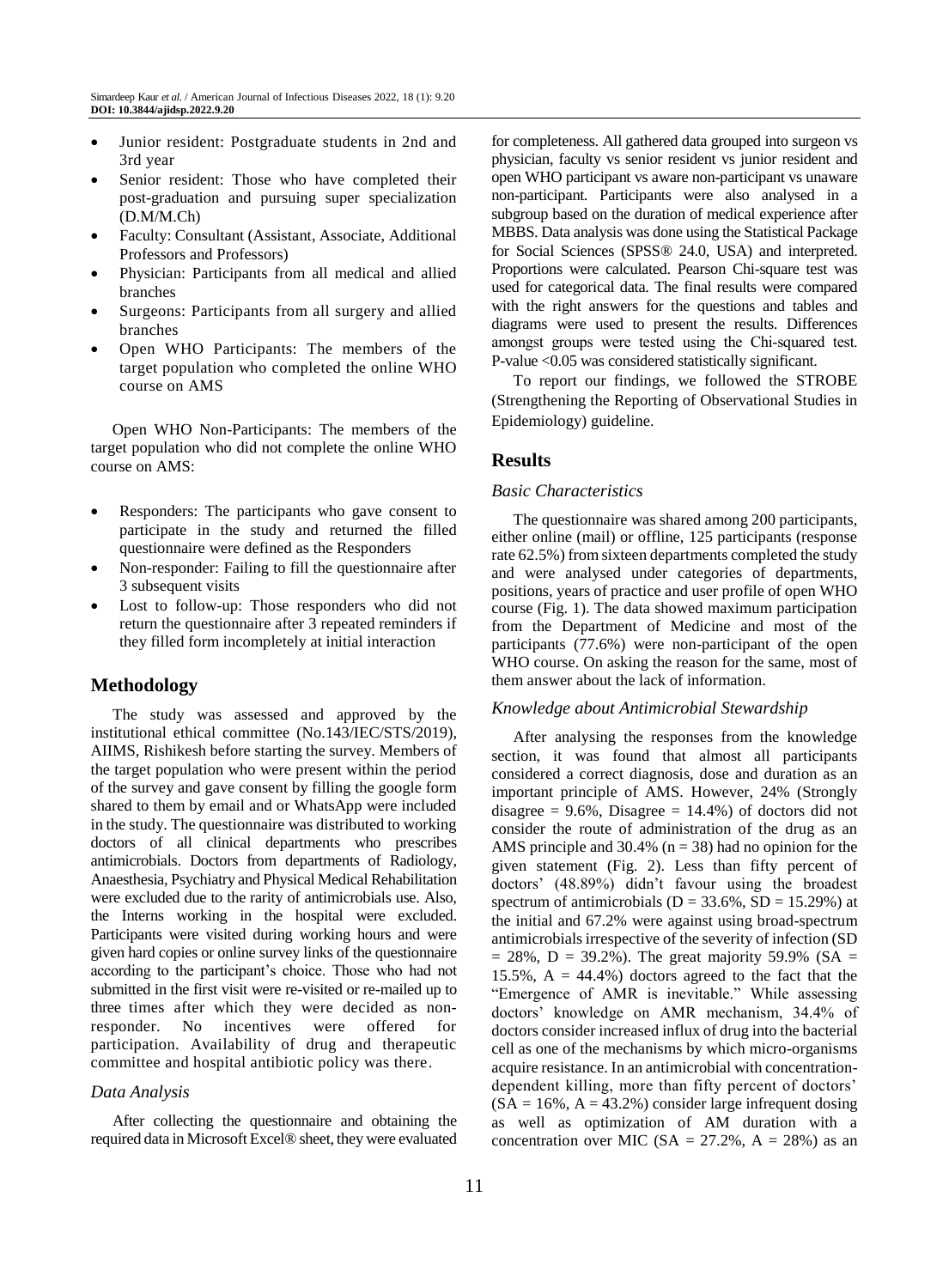appropriate regimen. On questioning about the intervention types of AMS, the majority (64, 65%) don't know about pre-authorization and formulary restriction respectively.

#### *Comparison of Knowledge*

As shown in supplementary Table 1, there was a significant knowledge gap in considering 'appropriate dosage to site and type of infection' as an AMS component ( $p = 0.002$ ) and inactivation of AM as a major mechanism of resistance ( $p = 0.004$ ). There was not much significance in knowledge between surgeons and physicians except in four questions. Only six surgeons in comparison to eleven physicians strongly disagreed with the use of broad-spectrum AM ( $p = 0.020$ ).

Comparison of knowledge among faculty, Senior Resident (SR) and Junior Resident (JR), showed a significant knowledge gap between them with faculty members giving a maximum number of correct answers

**Table 1:** Practice habits of participants towards antimicrobial stewardship

followed by SRs and JRs which gave a different number of correct answers in different questions. Maximum significance was seen in questions asking factors to decide the spectrum of AM therapy  $(p<0.001)$ . This indirectly shows the year of experience in clinical practice during which they would have treated the resistant organism.

#### *Attitude Towards AMS*

Almost all the participants agreed that ASP is a necessity in their hospital as well as it reduces healthcare cost and adverse effects of inappropriate AM prescription (Fig. 3).

The majority of participants who had participated in the open WHO course towards AMS agreed on the course to be made compulsory for all HCW (Fig. 4). Similarly, the majority preferred to take the course than seeking advice from the seniors. But almost half of the participants thought that the treatment options are not too ideal to be implicated in the daily practice.

|                                                                         | Strongly |        | Neither agree | Strongly |          |
|-------------------------------------------------------------------------|----------|--------|---------------|----------|----------|
| <b>Questions</b>                                                        | agree    | Agree  | nor disagree  | Disagree | disagree |
| Q.1 Principles of practices                                             |          |        |               |          |          |
| a) Antimicrobials are reviewed at regular intervals                     | 19.20%   | 60.00% | 13.60%        | 7.20%    | 0.00%    |
| b) Antimicrobials are prescribed routinely when infections suspected    | 4.80%    | 36.00% | 37.60%        | 17.60%   | 4.00%    |
| c) Antimicrobials are prescribed with the help of ASP                   | 6.40%    | 40.80% | 25.60%        | 20.80%   | 6.40%    |
| d) Microbiologist is guiding while prescribing antimicrobials           | 3.20%    | 13.60% | 24.00%        | 45.60%   | 13.60%   |
| e) Pharmacologist is guiding while choosing antimicrobials' dose        | 18.40%   | 70.40% | 7.20%         | 4.00%    | 0.00%    |
| On case scenarios                                                       |          |        |               |          |          |
| <b>0.2 URINE CULTURE</b>                                                |          |        |               |          |          |
| a) Urine culture should be collected                                    | 17.60%   | 52.80% | 4.00%         | 19.20%   | 6.40%    |
| b) Asymptomatic bacteriuria patients must be given treatment only       | 27.20%   | 60.80% | 6.40%         | 4.00%    | 1.60%    |
| in pregnancy and invasive urological procedures                         |          |        |               |          |          |
| c) Fluoroquinolones should be used for uncomplicated UTI                | 12.80%   | 48.80% | 15.20%        | 20.00%   | 3.20%    |
| d) Antibiotics should be advised in the above case because of           | 4.00%    | 20.00% | 8.80%         | 48.00%   | 19.20%   |
| large growth of organisms                                               |          |        |               |          |          |
| <b>0.3 DIARRHEA</b>                                                     |          |        |               |          |          |
| a) Patient should be given empiric antimicrobial therapy                | 4.00%    | 32.80% | 6.40%         | 40.80%   | 16.00%   |
| b) Stool culture is not required in above case scenario                 | 4.80%    | 24.80% | 17.60%        | 38.40%   | 14.40%   |
| c) Rehydration and watchful waiting without empiric antibiotics is      | 39.20%   | 44.00% | 8.00%         | 8.80%    | 0.00%    |
| d) sufficient in most cases of watery diarrhea                          |          |        |               |          |          |
| <b>Q.4 ACUTE BRONCHITIS</b>                                             |          |        |               |          |          |
| a) The history of productive cough does not differentiate in URTI,      | 11.20%   | 60.00% | 10.40%        | 14.40%   | 4.00%    |
| acute bronchitis and community acquired pneumonia                       |          |        |               |          |          |
| b) In acute bronchitis there is no need for chest X-ray, sputum         | 4.80%    | 32.80% | 16.80%        | 33.60%   | 12.00%   |
| culture, viral and serological analysis                                 |          |        |               |          |          |
| c) Antibiotics can help in early cure of patients with acute bronchitis | 3.20%    | 25.60% | 16.80%        | 40.00%   | 14.40%   |
| d) In patients with acute bronchitis patient education is key           | 31.20%   | 54.40% | 9.60%         | 4.00%    | 0.80%    |
| <b>0.5 SUBCUTANEOUS ABSCESS</b>                                         |          |        |               |          |          |
| a) Source control is the cornerstone of management in the above case    | 40.00%   | 58.40% | 1.60%         | 0.00%    | 0.00%    |
| b) Antimicrobial therapy must be given in this case                     | 18.40%   | 56.00% | 8.00%         | 16.00%   | 1.60%    |
| c) Thorough cleaning of shared equipments and MRSA                      | 36.80%   | 56.00% | 4.00%         | 3.20%    | 0.00%    |
| decolonisation should be done                                           |          |        |               |          |          |
| d) Culture samples should be avoided as contamination may lead to       | 8.80%    | 14.40% | 17.60%        | 41.60%   | 17.60%   |
| use of overly broad-spectrum antibiotics                                |          |        |               |          |          |
| Q.3 Skin and Soft tissue Infection (SSI)                                |          |        |               |          |          |
| a) Antimicrobial sealents should not be used for surgical site          | 8.57%    | 27.14% | 30.00%        | 22.86%   | 11.43%   |
| skin preparation for the purpose of reducing SSI                        |          |        |               |          |          |
| b) Perioperative surgical antibiotic prophylaxis should be continued    | 10.00%   | 61.43% | 10.00%        | 11.43%   | 7.14%    |
| due presence of a wound drain for the purpose of preventing SSI         |          |        |               |          |          |
| c) Prolongation of post-operative antimicrobial prophylaxis decrease    | 4.29%    | 14.29% | 17.14%        | 45.71%   | 18.57%   |
| the risk of SSI                                                         |          |        |               |          |          |
| d) Re-dosing of antimicrobials should be considered if blood            | 11.43%   | 41.43% | 21.43%        | 20.00%   | 5.71%    |
| loss in patient $>1.5L$                                                 |          |        |               |          |          |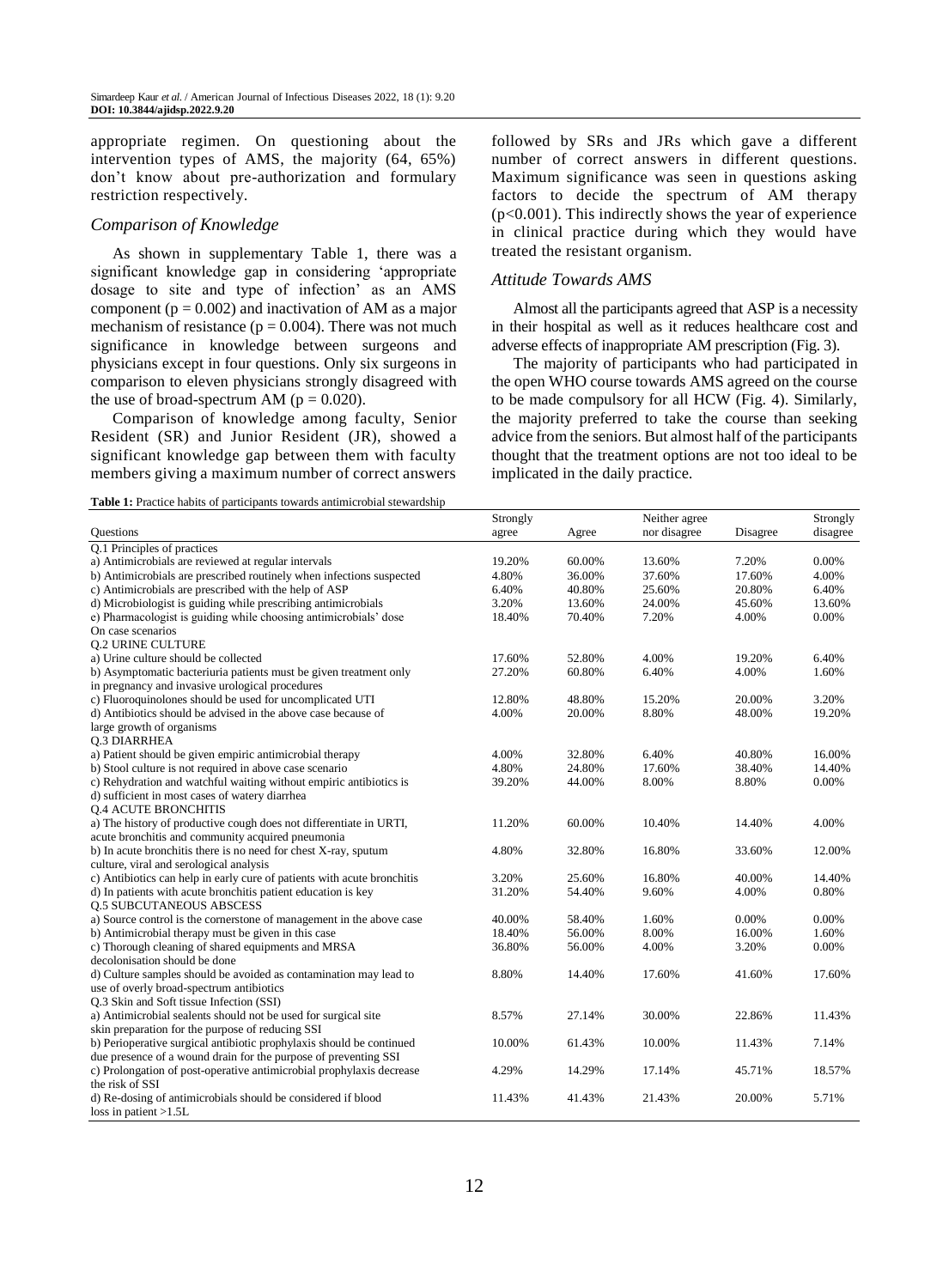Simardeep Kaur *et al*. / American Journal of Infectious Diseases 2022, 18 (1): 9.20 **DOI: 10.3844/ajidsp.2022.9.20**



**Fig. 1:** basic characteristics of participants w.r.t. various sub-groups



 $\overline{0.6}$ **■ Strongly agree ■ Agree ■ Neither agree nor disagree ■ Disagree ■ Strongly disagree**  $0.528$  $0.52$  $0.5$  $0.464$ 0.464 0.392 0.4 0.368  $0.32$  $0.296$  $0.3$  $0.232$  $, 192$  $0.2$  $0.144$ 0.136 0.136  $0.1$ 0.08  $0.048$ 0.072  $0.032$  $0\frac{0.008}{\cdots}$  $0.008<sub>0</sub>$ ∎  $\Omega$ Q.1(a): Antimicrobial<br>stewardship program is a<br>necessity in our hospital. Q.1(b): ASP reduces the<br>patient burden by<br>reducing the health care Q.1(c): ASP reduces the<br>adverse effects of<br>inappropriate Q.1(d): ASP threaten:<br>clinicians' autonomy. Q.1(e): Such antimicrobia<br>restrictions policies delay aten:<br>10My ctions policies delay<br>antimicrobial antimicional<br>administration to patients<br>and will negatively affect<br>their care. cost ant ial prescription

**Fig. 2:** Responses to questions on knowledge of basic principles of AMS

**Fig 3:** Responses to questionnaire on attitude towards antimicrobial stewardship program

13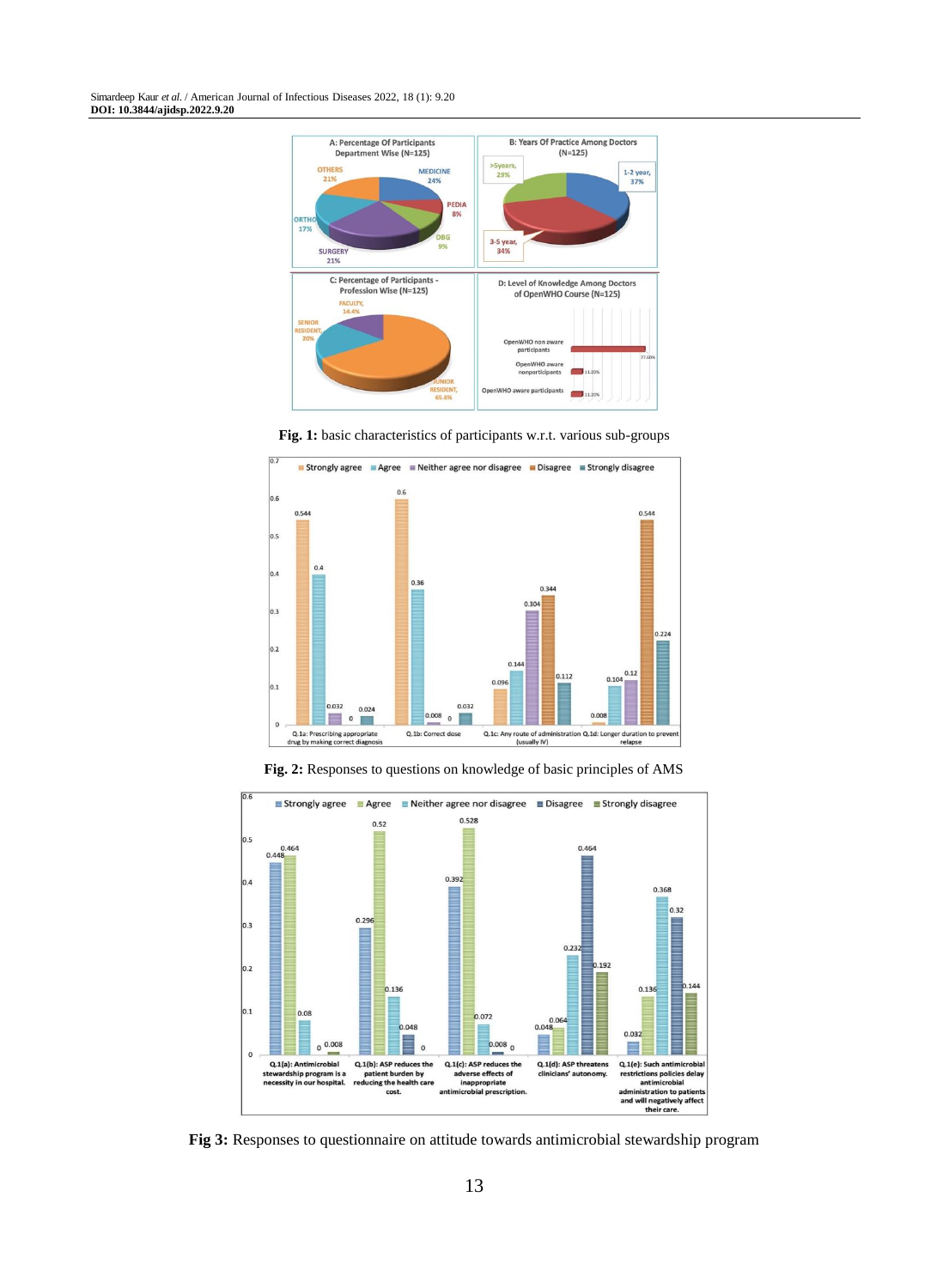

**Fig.4:** Responses to questionnaire on attitude towards AMS by open WHO participants

Supplementary Table 1: Comparison of Knowledge Among Surgeon Vs Physician, Faculty Vs Senior Resident (SR) Vs Junior Resident (JR), Open WHO Participants (X1) Vs Aware Non-participants (X2) Vs Unaware Non-participants (X2)

|                 |                              | Correct  |              | No of correct |         |              | No of correct  |         | No of correct  |                |         |
|-----------------|------------------------------|----------|--------------|---------------|---------|--------------|----------------|---------|----------------|----------------|---------|
|                 | <b>Questions</b>             | answer   | Comparison 1 | responses     | P value | Comparison 2 | responses      | P value | Comparison 3   | responses      | P value |
| 0.1             | a) Prescribing appropriate   | Strongly | Surgeon      | 35            | 0.203   | Faculty      | 11             | 0.817   | X1             | $\overline{8}$ | 0.947   |
|                 | drug by making               | Agree    | Physician    | 33            |         | SR           | 13             |         | X <sub>2</sub> | 8              |         |
|                 | correct diagnosis            |          |              |               |         | <b>JR</b>    | 44             |         | X3             | 52             |         |
|                 |                              |          |              |               |         |              |                |         |                |                |         |
|                 | b) Correct dose              | Strongly | Surgeon      | 41            | 0.403   | Faculty      | 14             | 0.249   | X1             | 9              | 0.548   |
|                 |                              | Agree    | Physician    | 34            |         | SR           | 14             |         | X <sub>2</sub> | 10             |         |
|                 |                              |          |              |               |         | <b>JR</b>    | 47             |         | X3             | 56             |         |
|                 | c) Any route of              | Strongly | Surgeon      | 6             | 0.293   | Faculty      | 5              | 0.017   | X1             | 3              | 0.025   |
|                 | Administration               | Disagree | Physician    | 23            |         | SR           | $\overline{0}$ |         | X <sub>2</sub> | $\overline{4}$ |         |
|                 | (usually i.v.)               |          |              |               |         | <b>JR</b>    | 9              |         | X3             | $\tau$         |         |
|                 | d) Longer duration to        | Strongly | Surgeon      | 12            | 0.112   | Faculty      | 8              | 0.052   | X1             | 5              | 0.015   |
|                 | prevent relapse              | Disagree | Physician    | 29            |         | SR           | 5              |         | X <sub>2</sub> | $\tau$         |         |
|                 |                              |          |              |               |         | $\rm JR$     | 15             |         | X3             | 16             |         |
| Q.2             | a) Microbiology guides the   | Strongly | Surgeon      | 28            | 0.309   | Faculty      | 14             | 0.006   | X1             | 9              | 0.12    |
|                 | therapy whenever possible    | Agree    | Physician    | 27            |         | SR           | 8              |         | X <sub>2</sub> | $\,$ 8 $\,$    |         |
|                 |                              |          |              |               |         | JR           | 33             |         | X3             | 38             |         |
|                 | b) Indications should        | Strongly | Surgeon      | 40            | 0.748   | Faculty      | 17             | 0.002   | X1             | 11             | 0.049   |
|                 | be evidence based            | Agree    | Physician    | 33            |         | SR           | 11             |         | X <sub>2</sub> | 11             |         |
|                 |                              |          |              |               |         | $\rm JR$     | 45             |         | X3             | 51             |         |
|                 | c) Use broadest spectrum     | Strongly | Surgeon      | 6             | 0.02    | Faculty      | $\overline{7}$ | 0.01    | X1             | 3              | 0.087   |
|                 | of antimicrobials            | Disagree | Physician    | 13            |         | <b>SR</b>    | 3              |         | X <sub>2</sub> | 5              |         |
|                 |                              |          |              |               |         | <b>JR</b>    | 9              |         | X3             | 11             |         |
|                 | d) Appropriate dosage to     | Strongly | Surgeon      | 32            | 0.002   | Faculty      | 16             | 0.014   | X1             | 11             | 0.039   |
|                 | site and type of infection   | Agree    | Physician    | 40            |         | <b>SR</b>    | 14             |         | X <sub>2</sub> | 11             |         |
|                 |                              |          |              |               |         | JR           | 42             |         | X3             | 50             |         |
|                 | e) Minimise the              | Strongly | Surgeon      | 22            | 0.23    | Faculty      | 14             | < 0.001 | X1             | 9              | 0.061   |
|                 | duration of therapy          | Agree    | Physician    | 23            |         | SR           | $\overline{0}$ |         | X <sub>2</sub> | $\overline{4}$ |         |
|                 |                              |          |              |               |         | JR           | 23             |         | X3             | 32             |         |
|                 | f) Give polytherapy          | Strongly | Surgeon      | 18            | 0.057   | Faculty      | 10             | 0.084   | X1             | $\tau$         | 0.077   |
|                 | in most cases                | Disagree | Physician    | 23            |         | SR           | $\overline{7}$ |         | X <sub>2</sub> | 6              |         |
|                 |                              |          |              |               |         | $\rm JR$     | 24             |         | X3             | 28             |         |
| Q <sub>.3</sub> | a) Irrespective of severity  | Strongly | Surgeon      | 15            | 0.065   | Faculty      | 12             | < 0.001 | X1             | 6              | 0.064   |
|                 | of infection always start    | Disagree | Physician    | 20            |         | SR           | $\overline{4}$ |         | X <sub>2</sub> | 6              |         |
|                 | treatment with broad         |          |              |               |         | <b>JR</b>    | 19             |         | X3             | 23             |         |
|                 | spectrum antibiotics.        |          |              |               |         |              |                |         |                |                |         |
|                 | Likely source of pathogen    | Strongly | Surgeon      | 17            | 0.297   | Faculty      | 13             | < 0.001 | X1             | 6              | 0.006   |
|                 |                              | Agree    | Physician    | 18            |         | SR           | $\overline{4}$ |         | X <sub>2</sub> | 9              |         |
|                 |                              |          |              |               |         | $\rm JR$     | 18             |         | X3             | 20             |         |
|                 | B) How likely the infection  | Strongly | Surgeon      | 15            | 0.448   | Faculty      | 12             | < 0.001 | X1             | $\overline{4}$ | 0.065   |
|                 | is due to drug resistant     | Agree    | Physician    | 15            |         | <b>SR</b>    | 5              |         | X <sub>2</sub> | 8              |         |
|                 | organism?                    |          |              |               |         | JR           | 13             |         | X3             | 18             |         |
|                 | Patient characteristics like | Strongly | Surgeon      | 26            | 0.744   | Faculty      | 12             | 0.023   | X1             | $\tau$         | 0.031   |
|                 | drug allergies, hepatic and  | Agree    | Physician    | 22            |         | SR           | $\tau$         |         | X <sub>2</sub> | 10             |         |
|                 | renal function.              |          |              |               |         | $\rm JR$     | 29             |         | X3             | 31             |         |
|                 | c) Laboratory Reports        | Strongly | Surgeon      | 21            | 0.589   | Faculty      | 13             | < 0.001 | X1             | $\overline{4}$ | 0.465   |
|                 |                              | Agree    | Physician    | 19            |         | SR           | 6              |         | X <sub>2</sub> | 8              |         |
|                 |                              |          |              |               |         | <b>JR</b>    | 21             |         | X3             | 28             |         |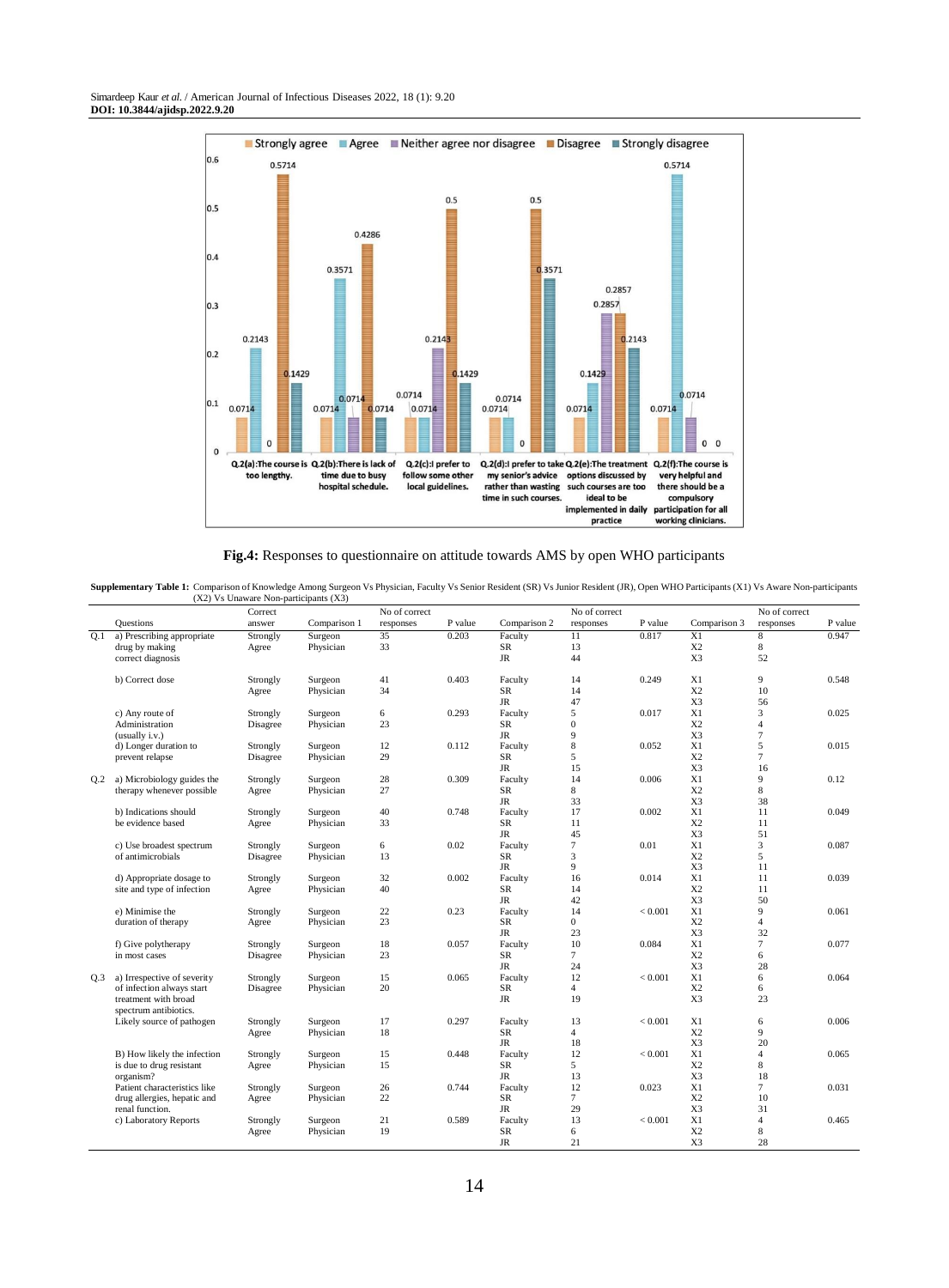| Simardeep Kaur et al. / American Journal of Infectious Diseases 2022, 18 (1): 9.20 |  |  |  |
|------------------------------------------------------------------------------------|--|--|--|
| DOI: 10.3844/ajidsp.2022.9.20                                                      |  |  |  |

|     | <b>Supplementary Table 1: Continue</b>                                  |          |           |                |       |             |                |         |                |                |       |
|-----|-------------------------------------------------------------------------|----------|-----------|----------------|-------|-------------|----------------|---------|----------------|----------------|-------|
| O.4 | Emergence of antimicrobial                                              | Strongly | Surgeon   | 12             | 0.495 | Faculty     | $\overline{4}$ | 0.19    | X1             | $\mathbf{1}$   | 0.376 |
|     | resistance is inevitable                                                | Agree    | Physician | $\overline{7}$ |       | SR          | 6              |         | X <sub>2</sub> | $\overline{c}$ |       |
|     |                                                                         |          |           |                |       | <b>JR</b>   | $\mathbf{Q}$   |         | X3             | 16             |       |
| 0.5 | a) Alteration with antimicrobial                                        | Strongly | Surgeon   | 17             | 0.209 | Faculty     | 7              | 0.009   | X1             | $\overline{7}$ | 0.082 |
|     | target molecule                                                         | Agree    | Physician | 19             |       | <b>SR</b>   |                |         | X <sub>2</sub> | $\overline{4}$ |       |
|     |                                                                         |          |           |                |       | <b>JR</b>   | 28             |         | X <sub>3</sub> | 25             |       |
|     | B) Increased import of drug                                             | Strongly | Surgeon   | 10             | 0.555 | Faculty     | 3              | 0.801   | X1             | $\overline{4}$ | 0.12  |
|     | into the bacterial cell or                                              | Disagree |           | Physician      | 10    |             | <b>SR</b>      | 3       |                | X <sub>2</sub> | 3     |
|     | increased influx.                                                       |          |           |                |       |             | JR             | 14      |                | X3             | 13    |
|     | c) Inactivation of antimicrobial                                        | Strongly | Surgeon   | 11             | 0.004 | Faculty     | $\overline{4}$ | 0.678   | X1             | 8              | 0.005 |
|     |                                                                         | Agree    | Physician | 21             |       | SR          | 5              |         | X <sub>2</sub> | $\overline{4}$ |       |
|     |                                                                         |          |           |                |       | JR          | 23             |         | X3             | 20             |       |
| Q.6 | a) Large infrequent dosing                                              | Strongly | Surgeon   | 10             | 0.555 | Faculty     | $\overline{4}$ | 0.458   | X1             | 5              | 0.233 |
|     |                                                                         | Agree    | Physician | 10             |       | <b>SR</b>   | $\overline{4}$ |         | X <sub>2</sub> | $\overline{0}$ |       |
|     |                                                                         |          |           |                |       | <b>JR</b>   | 12             |         | X3             | 15             |       |
|     | b) Optimising the duration of                                           | Strongly | Surgeon   | 19             | 0.471 | Faculty     | 2              | 0.403   | X1             | 3              | 0.035 |
|     | exposure with concentration                                             | Disagree | Physician | $\overline{4}$ |       | <b>SR</b>   | 1              |         | X <sub>2</sub> | $\overline{0}$ |       |
|     | in excess of MIC                                                        |          |           |                |       | <b>JR</b>   | $\overline{4}$ |         | X3             | $\overline{4}$ |       |
| 0.7 | a) Your patient is                                                      | Strongly | Surgeon   | 12             | 0.908 | Faculty     | $\,$ 8 $\,$    | 0.004   | X1             | $\overline{4}$ | 0.294 |
|     | hemodynamically stable                                                  | Agree    | Physician | 9              |       | <b>SR</b>   | 3              |         | X <sub>2</sub> | $\overline{c}$ |       |
|     |                                                                         |          |           |                |       | JR          | 10             |         | X3             | 15             |       |
|     | b) Irrespective of patients                                             | Strongly | Surgeon   | 24             | 0.511 | Faculty     | 8              | 0.667   | X1             | 6              | 0.057 |
|     | ability to tolerate enteral                                             | Disagree | Physician | 22             |       | <b>SR</b>   | 10             |         | X <sub>2</sub> | 9              |       |
|     | feeding, give i.v. antibiotics<br>till patient is hospitalised.         |          |           |                |       | <b>JR</b>   | 28             |         | X3             | 31             |       |
|     | c) Your patient is able to                                              | Strongly | Surgeon   | 17             | 0.409 | Faculty     | 8              | 0.206   | X1             | $\overline{7}$ | 0.004 |
|     | adequately absorb orally                                                | Agree    | Physician | 17             |       | SR          | 6              |         | X <sub>2</sub> | $\overline{7}$ |       |
|     | administered medications.                                               |          |           |                |       | <b>JR</b>   | 20             |         | X3             | 20             |       |
|     | d) There is an orally                                                   | Strongly | Surgeon   | 24             | 0.809 | Faculty     | 9              | 0.337   | X1             | 8              | 0.004 |
|     | bioavailable antibiotic to                                              | Agree    | Physician | 20             |       | <b>SR</b>   | 9              |         | X2             | 9              |       |
|     | treat your patient's condition.                                         |          |           |                |       | <b>JR</b>   | 26             |         | X3             | 27             |       |
| Q.8 | a) Review of microbiologic                                              | Strongly | Surgeon   | 18             | 0.089 | Faculty     | 11             | 0.009   | X1             | 9              | 0.003 |
|     | data is not of much                                                     | Disagree | Physician | 22             |       | <b>SR</b>   | 9              |         | X <sub>2</sub> | 6              |       |
|     | importance                                                              |          |           |                |       | <b>JR</b>   | 20             |         | X3             | 25             |       |
|     | b) Verify the appropriate                                               | Strongly | Surgeon   | 18             | 0.089 | Faculty     | 13             | < 0.001 | X1             | $\tau$         | 0.061 |
|     | spectrum of therapy                                                     | Agree    | Physician | 22             |       | ${\rm SR}$  | $\tau$         |         | X <sub>2</sub> | 6              |       |
|     |                                                                         |          |           |                |       | <b>JR</b>   | 20             |         | X3             | 27             |       |
|     | c) Check for adverse effects                                            | Strongly | Surgeon   | 22             | 0.562 | Faculty     | 10             | 0.049   | X1             | 6              | 0.097 |
|     |                                                                         | Agree    | Physician | 20             |       | SR          | 10             |         | X <sub>2</sub> | 8              |       |
|     |                                                                         |          |           |                |       | <b>JR</b>   | 22             |         | X3             | 28             |       |
|     | d) Evaluate route and                                                   | Strongly | Surgeon   | 19             | 0.129 | Faculty     | 11             | 0.019   | X1             | 9              | 0.004 |
|     | duration of therapies                                                   | Agree    | Physician | 22             |       | SR          | 8              |         | X <sub>2</sub> | 6              |       |
|     |                                                                         |          |           |                |       | $_{\rm JR}$ | 22             |         | X3             | 26             |       |
| 0.9 | In formulary restriction type of                                        | Strongly | Surgeon   | 5              | 0.033 | Faculty     | 6              | 0.009   | X1             | $\overline{4}$ | 0.025 |
|     | intervention there is restriction                                       | Agree    | Physician | 11             |       | SR          | 3              |         | X <sub>2</sub> | 3              |       |
|     | of antibiotics by the trained staff<br>before the therapy is initiated. |          |           |                |       | $_{\rm JR}$ | $\overline{7}$ |         | X3             | 9              |       |

Supplementary Table 2: Comparison of Attitude Among Surgeon Vs Physician, Faculty Vs Senior Resident (SR) Vs Junior Resident (JR), Open WHO Participants (X1) Vs Aware Non-participants (X2) Vs Unaware Non-participants (X2)

|                  |                                                                                       | Appropriate |              | No of correct    |         |              | No of correct  |         |                | No of correct    |         |
|------------------|---------------------------------------------------------------------------------------|-------------|--------------|------------------|---------|--------------|----------------|---------|----------------|------------------|---------|
|                  | <b>Questions</b>                                                                      | Attitude    | Comparison 1 | responses        | P value | Comparison 2 | responses      | P value | Comparison 3   | responses        | P value |
| Q.1              | a) Antimicrobial stewardship                                                          | Strongly    | Surgeon      | 23               | 0.002   | Faculty      | 11             | 0.314   | X1             | 10               | 0.019   |
|                  | program is a necessity in                                                             | Agree       | Physician    | 33               |         | <b>SR</b>    | 10             |         | X <sub>2</sub> | 9                |         |
|                  | our hospital.                                                                         |             |              |                  |         | $\rm JR$     | 35             |         | X3             | 37               |         |
|                  | b) ASP reduces the patient                                                            | Strongly    | Surgeon      | 16               | 0.062   | Faculty      | 11             | 0.004   | X1             | $\overline{7}$   | 0.027   |
|                  | burden by reducing the                                                                | Agree       | Physician    | 21               |         | SR           | 8              |         | X <sub>2</sub> | 6                |         |
|                  | health care cost.                                                                     |             |              |                  |         | <b>JR</b>    | 18             |         | X3             | 24               |         |
|                  | c) ASP reduces the adverse                                                            | Strongly    | Surgeon      | 23               | 0.101   | Faculty      | 11             | 0.12    | X1             | 10               | 0.006   |
|                  | effects of inappropriate                                                              | Agree       | Physician    | 26               |         | SR           | 9              |         | X <sub>2</sub> | 8                |         |
|                  | antimicrobial prescription.                                                           |             |              |                  |         | $\rm JR$     | 29             |         | X3             | 31               |         |
|                  | d) ASP threatens clinicians'                                                          | Strongly    | Surgeon      | 12               | 0.727   | Faculty      | 6              | 0.186   | X1             | 4                | 0.045   |
|                  | autonomy.                                                                             | Disagree    | Physician    | 12               |         | SR           | 4              |         | X <sub>2</sub> | 6                |         |
|                  |                                                                                       |             |              |                  |         | <b>JR</b>    | 14             |         | X3             | 14               |         |
|                  | e) Such antimicrobial                                                                 | Strongly    | Surgeon      | $\tau$           | 0.437   | Faculty      | 6              | 0.768   | X1             | 6                | 0.795   |
|                  | restrictions policies delay                                                           | Disagree    | Physician    | 11               |         | <b>SR</b>    | $\mathbf{1}$   |         | X2             | 3                |         |
|                  | antimicrobial administration<br>to patients and will negatively<br>affect their care. |             |              |                  |         | <b>JR</b>    | 11             |         | X3             | 9                |         |
| Q <sub>0.2</sub> | a) The course is too lengthy.                                                         | Strongly    | Surgeon      | $\boldsymbol{0}$ | 0.425   | Faculty      | 2              | 0.026   | X1             | 2                | X       |
|                  |                                                                                       | Disagree    | Physician    | $\overline{2}$   |         | SR           | $\mathbf{0}$   |         | X <sub>2</sub> | $\mathbf{0}$     |         |
|                  |                                                                                       |             |              |                  |         | $\rm JR$     | $\overline{0}$ |         | X3             | $\mathbf{0}$     |         |
|                  | b) There is lack of time due                                                          | Strongly    | Surgeon      | $\boldsymbol{0}$ | 0.588   | Faculty      |                | 0.129   | X1             |                  | X       |
|                  | to busy hospital schedule.                                                            | Disagree    | Physician    | $\mathbf{1}$     |         | SR           | $\overline{0}$ |         | X <sub>2</sub> | $\Omega$         |         |
|                  |                                                                                       |             |              |                  |         | <b>JR</b>    | $\overline{0}$ |         | X3             | $\overline{0}$   |         |
|                  | c) I prefer to follow some                                                            | Strongly    | Surgeon      |                  | 0.588   | Faculty      | $\overline{0}$ | 0.473   | X1             | $\overline{2}$   | X       |
|                  | other local guidelines.                                                               | Disagree    | Physician    | $\mathbf{1}$     |         | SR           |                |         | X <sub>2</sub> | $\Omega$         |         |
|                  |                                                                                       |             |              |                  |         | <b>JR</b>    |                |         | X3             | $\mathbf{0}$     |         |
|                  | d) I prefer to take my senior's                                                       | Strongly    | Surgeon      | 1                | 0.287   | Faculty      | $\overline{c}$ | 0.284   | X1             | 5                | X       |
|                  | advice rather than wasting                                                            | Disagree    | Physician    | $\overline{4}$   |         | SR           | 1              |         | X <sub>2</sub> | $\boldsymbol{0}$ |         |
|                  | time in such courses.                                                                 |             |              |                  |         | <b>JR</b>    | $\overline{c}$ |         | X3             | $\mathbf{0}$     |         |
|                  | e) The treatment options                                                              | Strongly    | Surgeon      | 1                | 0.047   | Faculty      | $\overline{c}$ | 0.129   | X1             | 3                | X       |
|                  | discussed by such courses are                                                         | Disagree    | Physician    | $\overline{2}$   |         | SR           | 1              |         | X <sub>2</sub> | $\boldsymbol{0}$ |         |
|                  | too ideal to be implemented<br>in daily practice                                      |             |              |                  |         | <b>JR</b>    | $\overline{0}$ |         | X3             | $\mathbf{0}$     |         |
|                  | f) The course is very helpful                                                         | Strongly    | Surgeon      | $\sqrt{2}$       | 0.207   | Faculty      | 3              | 0.023   | X1             | 5                | X       |
|                  | and there should be a                                                                 | Agree       | Physician    | 3                |         | <b>SR</b>    |                |         | X <sub>2</sub> | $\mathbf{0}$     |         |
|                  | compulsory participation<br>for all working clinicians.                               |             |              |                  |         | <b>JR</b>    |                |         | X3             | $\mathbf{0}$     |         |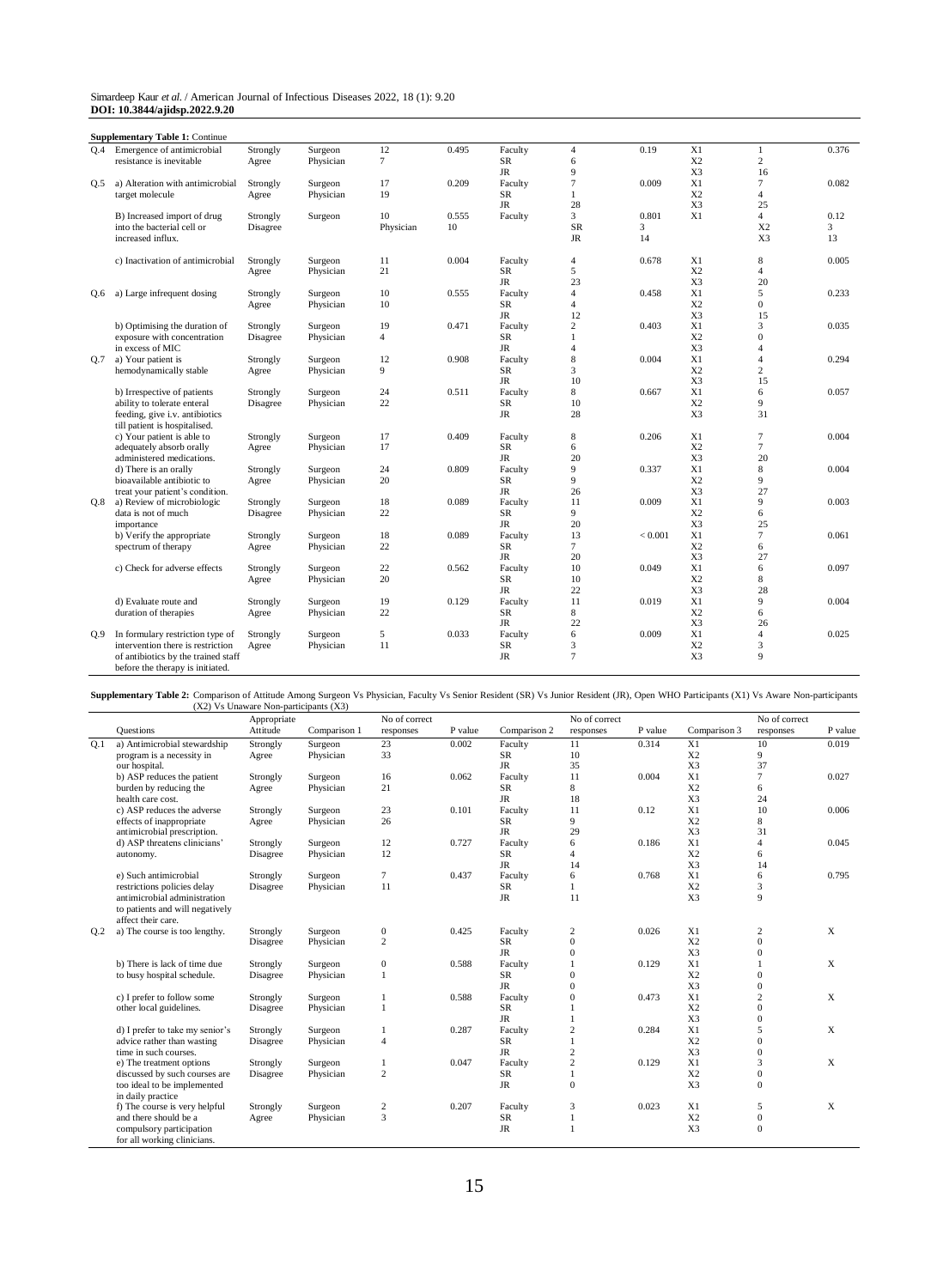#### Simardeep Kaur *et al*. / American Journal of Infectious Diseases 2022, 18 (1): 9.20 **DOI: 10.3844/ajidsp.2022.9.20**

Supplementary Table 3: Comparison of Practice Among Surgeon Vs Physician, Faculty Vs Senior Resident (SR) Vs Junior Resident (JR), Open WHO Participants (X1) Vs Aware Non-participants (X2) Vs Unaware Non-participants (X3)

|     |                                      | Correct  |              | No of correct    |              |              | No of correct    |         |                | No of correct    |         |
|-----|--------------------------------------|----------|--------------|------------------|--------------|--------------|------------------|---------|----------------|------------------|---------|
|     | Questions                            | answer   | Comparison 1 | responses        | P value      | Comparison 2 | responses        | P value | Comparison 3   | responses        | P value |
|     | a) Antimicrobials are                |          |              |                  |              | Faculty      |                  | 0.002   |                |                  |         |
| Q.1 |                                      | Strongly | Surgeon      | 9                | 0.042        |              | 10               |         | X1             | 3                | 0.321   |
|     | reviewed at regular                  | Agree    | Physician    | 15               |              | SR           | $\overline{c}$   |         | X <sub>2</sub> | 5                |         |
|     | intervals                            |          |              |                  |              | $_{\rm JR}$  | 12               |         | X3             | 16               |         |
|     | b) Antimicrobials are                | Strongly | Surgeon      | 6                | 0.026        | Faculty      | $\mathbf{1}$     | 0.081   | X1             | $\mathbf{1}$     | 0.992   |
|     |                                      |          |              |                  |              |              |                  |         |                |                  |         |
|     | prescribed routinely                 | Agree    | Physician    | $\mathbf{0}$     |              | SR           | 4                |         | X <sub>2</sub> | $\boldsymbol{0}$ |         |
|     | when infections                      |          |              |                  |              | JR           | $\mathbf{1}$     |         | X3             | 5                |         |
|     | suspected                            |          |              |                  |              |              |                  |         |                |                  |         |
|     | c) Antimicrobials are                | Strongly | Surgeon      | 6                | 0.263        | Faculty      | $\boldsymbol{0}$ | 0.654   | X1             | $\boldsymbol{0}$ | 0.358   |
|     |                                      |          |              |                  |              |              |                  |         |                |                  |         |
|     | prescribed with the                  | Agree    | Physician    | $\boldsymbol{2}$ |              | SR           | 3                |         | X <sub>2</sub> | $\mathbf{1}$     |         |
|     | help of ASP                          |          |              |                  |              | $_{\rm JR}$  | 5                |         | X3             | $\overline{7}$   |         |
|     | d) Microbiologist is guiding         | Strongly | Surgeon      | 3                | 0.437        | Faculty      | $\boldsymbol{0}$ | 0.469   | X1             | $\mathbf{0}$     | 0.309   |
|     | while prescribing                    |          | Physician    | $\mathbf{1}$     |              | SR           | 3                |         | X <sub>2</sub> | $\mathbf{0}$     |         |
|     |                                      | Agree    |              |                  |              |              |                  |         |                |                  |         |
|     | antimicrobials                       |          |              |                  |              | JR           | $\mathbf{1}$     |         | X3             | $\overline{4}$   |         |
|     | e) Pharmacologist is guiding         | Strongly | Surgeon      | 14               | 0.602        | Faculty      | 6                | 0.006   | X1             | 2                | 0.925   |
|     | while choosing                       | Agree    | Physician    | 9                |              | SR           | 8                |         | X <sub>2</sub> | $\overline{4}$   |         |
|     | antimicrobials' dose                 |          |              |                  |              | JR           | 9                |         | X3             | 17               |         |
|     |                                      |          |              |                  |              |              |                  |         |                |                  |         |
| Q.2 | a) Urine culture should              | Strongly | Surgeon      | 6                | 0.263        | Faculty      | $\overline{4}$   | 0.011   | X1             | $\overline{c}$   | 0.071   |
|     | be collected                         | Disagree | Physician    | $\mathfrak{2}$   |              | SR           | $\mathbf{1}$     |         | X <sub>2</sub> | $\overline{c}$   |         |
|     |                                      |          |              |                  |              | JR           | 3                |         | X3             | $\overline{4}$   |         |
|     |                                      |          |              |                  |              |              |                  |         |                | $\overline{7}$   |         |
|     | b) Asymptomatic bacteriuria patients | Strongly | Surgeon      | 19               | 0.987        | Faculty      | 5                | 0.52    | X1             |                  | 0.049   |
|     | must be given treatment only in      | Agree    | Physician    | 15               |              | SR           | 9                |         | X <sub>2</sub> | $\overline{4}$   |         |
|     | pregnancy and invasive               |          |              |                  |              | JR           | 20               |         | X <sub>3</sub> | 23               |         |
|     | urological procedures                |          |              |                  |              |              |                  |         |                |                  |         |
|     |                                      |          |              |                  |              |              |                  |         |                |                  |         |
|     | c) Fluoroquinolones should           | Strongly | Surgeon      | $\boldsymbol{0}$ | 0.022        | Faculty      | $\mathbf{1}$     | 0.974   | X1             | $\overline{c}$   | 0.006   |
|     | be used for uncomplicated            | Disagree | Physician    | 4                |              | SR           | $\mathbf{0}$     |         | X <sub>2</sub> | $\mathbf{1}$     |         |
|     | UTI                                  |          |              |                  |              | JR           | 3                |         | X3             | $\mathbf{1}$     |         |
|     |                                      |          |              | 13               | 0.84         | Faculty      | 4                | 0.826   | X1             | $\overline{4}$   | 0.095   |
|     | d) Antibiotics should be             | Strongly | Surgeon      |                  |              |              |                  |         |                |                  |         |
|     | advised in the above case            | Disagree | Physician    | 11               |              | SR           | 3                |         | X <sub>2</sub> | 5                |         |
|     | because of large growth              |          |              |                  |              | JR           | 17               |         | X3             | 15               |         |
|     |                                      |          |              |                  |              |              |                  |         |                |                  |         |
|     | of organisms                         |          |              |                  |              |              |                  |         |                |                  |         |
| Q.3 | a) Patient should be given           | Strongly | Surgeon      | 12               | 0.694        | Faculty      | $\overline{4}$   | 0.681   | X1             | $\overline{c}$   | 0.794   |
|     | empiric antimicrobial                | Disagree | Physician    | 8                |              | SR           | 3                |         | X <sub>2</sub> | 2                |         |
|     |                                      |          |              |                  |              |              |                  |         | X3             | 16               |         |
|     | therapy                              |          |              |                  |              | JR           | 13               |         |                |                  |         |
|     | b) Stool culture is not              | Strongly | Surgeon      | $\overline{4}$   | 0.59         | Faculty      | $\overline{c}$   | 0.542   | X1             | $\mathbf{1}$     | 0.992   |
|     | required in above                    | Agree    | Physician    | 2                |              | SR           | $\boldsymbol{0}$ |         | X <sub>2</sub> | $\boldsymbol{0}$ |         |
|     |                                      |          |              |                  |              |              |                  |         |                |                  |         |
|     | case scenario                        |          |              |                  |              | JR           | 4                |         | X3             | 5                |         |
|     | c) Rehydration and watchful          | Strongly | Surgeon      | 24               | 0.204        | Faculty      | 8                | 0.71    | X1             | 7                | 0.194   |
|     | waiting without empiric              | Agree    | Physician    | 25               |              | SR           | 11               |         | X <sub>2</sub> | 8                |         |
|     |                                      |          |              |                  |              |              |                  |         |                |                  |         |
|     | antibiotics is sufficient            |          |              |                  |              | JR           | 30               |         | X3             | 34               |         |
|     | in most cases of watery              |          |              |                  |              |              |                  |         |                |                  |         |
|     | diarrhea                             |          |              |                  |              |              |                  |         |                |                  |         |
|     |                                      |          |              |                  |              |              |                  |         |                |                  |         |
| Q.4 | a) The history of productive         | Strongly | Surgeon      | 7                | 0.631        | Faculty      | 6                | 0.006   | X1             | $\overline{c}$   | 0.332   |
|     | cough does not differentiate         | Agree    | Physician    | $\tau$           |              | SR           | $\overline{c}$   |         | X <sub>2</sub> | 3                |         |
|     | in URTI, acute bronchitis            |          |              |                  |              | $_{\rm JR}$  | 6                |         | X3             | 9                |         |
|     |                                      |          |              |                  |              |              |                  |         |                |                  |         |
|     | and community acquired               |          |              |                  |              |              |                  |         |                |                  |         |
|     | pneumonia                            |          |              |                  |              |              |                  |         |                |                  |         |
|     | b) In acute bronchitis there is      | Strongly | Surgeon      | $\boldsymbol{2}$ | 0.252        | Faculty      | 3                | 0.081   | X1             | $\mathbf{1}$     | 0.992   |
|     |                                      |          |              |                  |              |              |                  |         |                |                  |         |
|     | no need for chest X-ray,             | Agree    | Physician    | $\overline{4}$   |              | SR           | $\boldsymbol{0}$ |         | X <sub>2</sub> | $\boldsymbol{0}$ |         |
|     | sputum culture, viral and            |          |              |                  |              | $_{\rm JR}$  | 3                |         | X3             | 5                |         |
|     | serological analysis                 |          |              |                  |              |              |                  |         |                |                  |         |
|     |                                      |          |              |                  |              |              |                  |         |                |                  |         |
|     | c) Antibiotics can help in           | Strongly | Surgeon      | $\tau$           | 0.114        | Faculty      | 5                | 0.443   | X1             | $\overline{c}$   | 0.459   |
|     | early cure of patients               | Disagree | Physician    | 11               |              | SR           | $\mathbf{1}$     |         | X <sub>2</sub> | $\overline{4}$   |         |
|     | with acute bronchitis                |          |              |                  |              | $_{\rm JR}$  | 12               |         | X3             | 12               |         |
|     |                                      |          |              |                  |              |              |                  |         |                |                  |         |
|     | d) In patients with acute            | Strongly | Surgeon      | 17               | 0.06         | Faculty      | 7                | 0.728   | X1             | 6                | 0.405   |
|     | bronchitis patient                   | Agree    | Physician    | 22               |              | SR           | $\overline{7}$   |         | X <sub>2</sub> | $\overline{4}$   |         |
|     | education is key                     |          |              |                  |              | JR           | 25               |         | X3             | 29               |         |
|     |                                      |          |              |                  |              |              |                  |         |                |                  |         |
| Q.5 | a) Source control is the             |          |              |                  |              |              |                  |         |                |                  |         |
|     | cornerstone of management            | Strongly | Surgeon      | 28               | $\mathbf{1}$ | Faculty      | 8                | 0.388   | X1             | 9                | 0.143   |
|     | in the above case                    | Agree    | Physician    | 22               |              | SR           | $\overline{7}$   |         | X <sub>2</sub> | 5                |         |
|     |                                      |          |              |                  |              | JR           | 35               |         | X3             | 36               |         |
|     |                                      |          |              |                  |              |              |                  |         |                |                  |         |
|     | b) Antimicrobial therapy             | Strongly | Surgeon      | $\mathbf{1}$     | 0.563        | Faculty      | $\boldsymbol{0}$ | 0.345   | X1             | $\mathbf{1}$     | 0.159   |
|     | must be given in this case           | Disagree | Physician    | $\mathbf{1}$     |              | SR           | $\boldsymbol{0}$ |         | X <sub>2</sub> | $\mathbf{0}$     |         |
|     |                                      |          |              |                  |              | JR           | $\overline{c}$   |         | X3             |                  |         |
|     |                                      |          |              |                  |              |              |                  |         |                |                  |         |
|     | c) Thorough cleaning of              | Strongly | Surgeon      | 26               | 0.929        | Faculty      | 8                | 0.767   | X1             | 5                | 0.991   |
|     | shared equipments and                | Agree    | Physician    | 20               |              | SR           | 9                |         | X <sub>2</sub> | 5                |         |
|     | MRSA decolonisation                  |          |              |                  |              | $_{\rm JR}$  | 29               |         | X3             | 36               |         |
|     |                                      |          |              |                  |              |              |                  |         |                |                  |         |
|     | should be done                       |          |              |                  |              |              |                  |         |                |                  |         |
|     | d) Culture samples should            | Strongly | Surgeon      | 6                | 0.116        | Faculty      | 3                | 0.687   | X1             | $\overline{3}$   | 0.242   |
|     | be avoided as contamination          | Agree    | Physician    | 5                |              | SR           | 3                |         | X <sub>2</sub> | 3                |         |
|     |                                      |          |              |                  |              |              |                  |         |                |                  |         |
|     | may lead to use of overly            |          |              |                  |              | $_{\rm JR}$  | 5                |         | X3             | 5                |         |
|     | broad spectrum antibiotics           |          |              |                  |              |              |                  |         |                |                  |         |
| Q.6 | a) Antimicrobial sealents            | Strongly | Surgeon      | 6                | X            | Faculty      | $\mathbf{1}$     | 0.437   | X1             | $\mathbf{1}$     | 0.711   |
|     |                                      |          |              |                  |              |              |                  |         |                |                  |         |
|     | should not be used for               | Agree    | Physician    | 6                |              | SR           | $\overline{c}$   |         | X <sub>2</sub> | $\boldsymbol{0}$ |         |
|     | surgical site skin                   |          |              |                  |              | JR           | 3                |         | X3             | 5                |         |
|     |                                      |          |              |                  |              |              |                  |         |                |                  |         |
|     | preparation for the purpose          |          |              |                  |              |              |                  |         |                |                  |         |
|     | of reducing SSI                      |          |              |                  |              |              |                  |         |                |                  |         |
|     | b) Perioperative surgical            | Strongly | Surgeon      | 5                | X            | Faculty      | 3                | < 0.001 | X1             | $\mathbf{0}$     | 0.645   |
|     | antibiotic prophylaxis               |          | Physician    | 5                |              | SR           | $\overline{c}$   |         | X <sub>2</sub> |                  |         |
|     |                                      | Disagree |              |                  |              |              |                  |         |                | $\mathbf{1}$     |         |
|     | should be continued due              |          |              |                  |              | JR           | $\boldsymbol{0}$ |         | X3             | $\overline{4}$   |         |
|     | presence of a wound drain            |          |              |                  |              |              |                  |         |                |                  |         |
|     |                                      |          |              |                  |              |              |                  |         |                |                  |         |
|     | for the purpose of                   |          |              |                  |              |              |                  |         |                |                  |         |
|     | preventing SSI                       |          |              |                  |              |              |                  |         |                |                  |         |
|     | c) Prolongation of post-operative    | Strongly | Surgeon      | 13               | $\mathbf X$  | Faculty      | 3                | 0.205   | X1             | $\boldsymbol{0}$ | 0.098   |
|     |                                      |          |              |                  |              |              |                  |         |                |                  |         |
|     | antimicrobial prophylaxis            | Disagree | Physician    | 13               |              | SR           | 3                |         | X <sub>2</sub> | $\mathbf{1}$     |         |
|     | decreases the risk of SSI            |          |              |                  |              | JR           | $\tau$           |         | X3             | 12               |         |
|     | d) Re-dosing of antimicrobials       | Strongly | Surgeon      | $\,$ 8 $\,$      | $\mathbf X$  | Faculty      | $\boldsymbol{2}$ | 0.081   | X1             | $\mathbf{1}$     | 0.123   |
|     |                                      |          |              |                  |              |              |                  |         |                |                  |         |
|     | should be considered if blood        | Agree    | Physician    | 8                |              | SR           | 3                |         | X <sub>2</sub> | $\mathbf{1}$     |         |
|     | loss in patient $>1.5L$              |          |              |                  |              | $_{\rm JR}$  | 3                |         | X3             | 6                |         |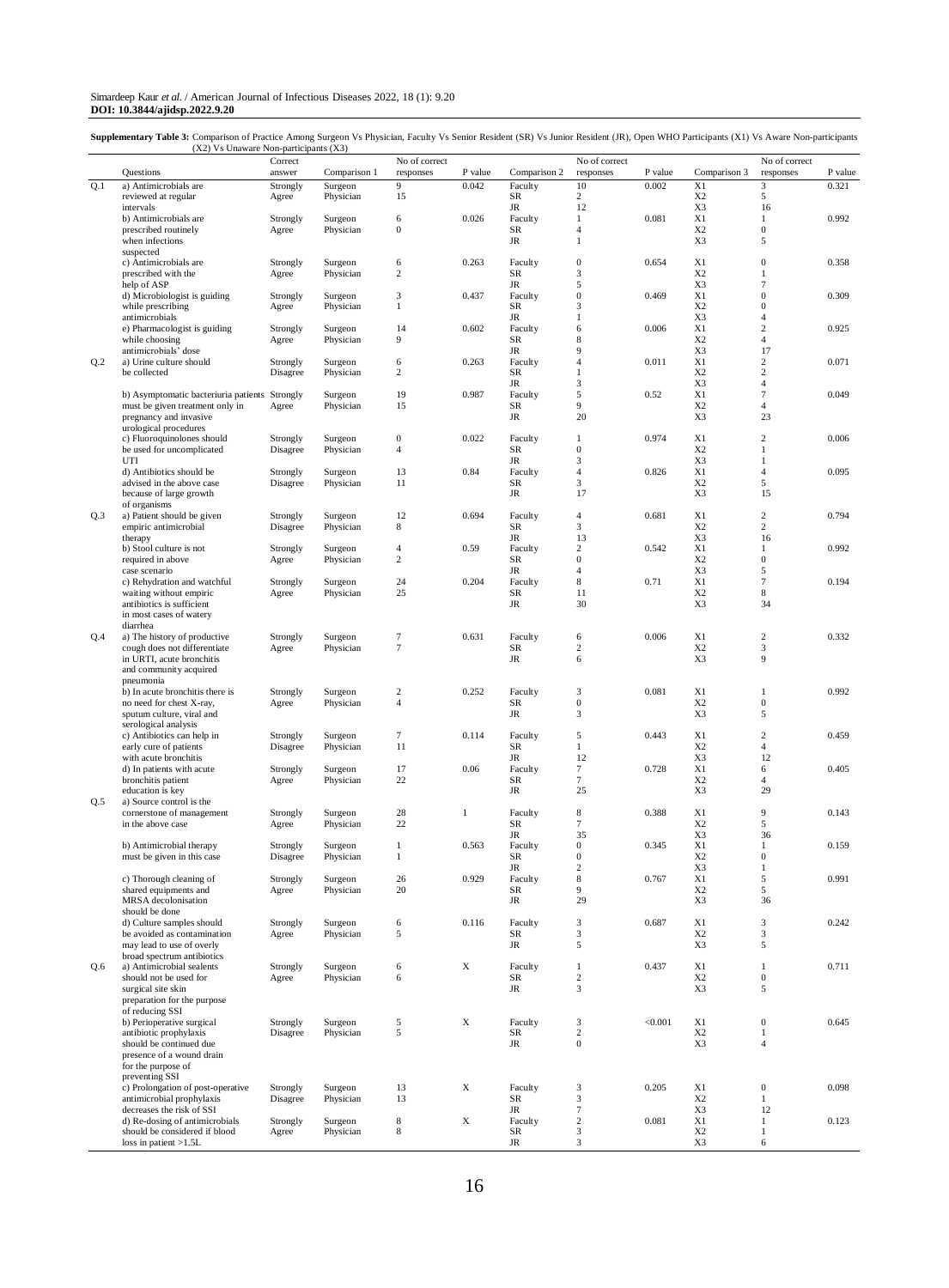#### *Comparison of Attitude*

The study didn't show any significant differences between surgeons and physicians in attitude habits (supplementary Table 2). But there were significant differences among faculty and senior resident in the attitude habit, on health care cost reduction by implementing AMS (p<0.004). There were significant differences in attitude habit among open WHO aware participants than open WHO unaware participants  $(p<0.05)$ 

#### *Practice Assessment of Participants*

The detailed responses of all the participants were noted (Table 1). Nearly 79.2% of participants reviewed AM at regular intervals. 40.8% of doctors routinely prescribed AM in suspected infections. Only 16.8% of doctors were guided by microbiologists while 88.8% of them were guided by pharmacologists in their daily clinical practice. Most of the doctors' performed poorly when questions were asked based on a clinical scenario.

#### *Comparison of Practice Habits*

No significant differences were found in practice habits of surgeons and physicians' except in one question asking about the use of fluoroquinolones in uncomplicated urinary tract infections in which surgeons lag behind physicians'  $(p = 0.022)$  (supplementary Table 3). Similarly, a significant difference in practice habits among faculty members, SRs and JRs was found in: Need to collect a urine sample in asymptomatic female ( $p = 0.011$ ), the significance of history to differentiate between community-acquired pneumonia, acute bronchitis and URTI ( $p = 0.006$ ) and prolongation of post-operative AM prophylaxis to reduce surgical site infection  $(p<0.001)$ . All three questions were performed better by faculty members as seen in the knowledge section. Open WHO Participants performed better than aware non-participants and unaware non-participants with a significant difference in only two questions asking the use of AM in asymptomatic bacteriuria in pregnant patients ( $p = 0.049$ ) and the use of fluoroquinolones in uncomplicated UTI ( $p = 0.006$ ).

#### **Discussion**

Antimicrobial Resistance (AMR) created as a 'superbug' now has become one of the most worrisome issue in the health care setup. The perfect knowledge of antimicrobials' spectrum of activity and its relation with resistance can help health care workers in the correct use of antimicrobials and therefore reducing AMR (Chatterjee *et al*., 2015). To combat the same WHO has initiated the open WHO online platform: "Antimicrobial stewardship: A competency-based approach" a basic free course having fundamentals on AMS and can be a better way to assess doctors' from a wide variety of specialties, with variable experience profiles regarding AM in their clinical practice (WHO, 2018). Therefore, in this cross-sectional study, we decided to evaluate the KAP of practicing doctors based on this open WHO course on AMS.

The response rate of 62.5% can be attributed to the lack of time as well as interest among the study population. However, all the study populations were revisited three times for ensuring compliance. A similar response rate (65% of the total population) was seen by a previous study done by Chatterjee *et al*. (2015).

The study results showed, that very few residents and faculty are aware of the availability of such course and quite less participation was observed in this online platform among those who were aware. However, the study showed a positive impact of knowledge and experience of faculty members on AMS than the senior and junior residents. It was also proved that open WHO participants gave correct answers in managing the real-world clinical scenario than open WHO non-participants. To the best of our knowledge, this represents the only study investigating these factors while considering the impact of a massive free online open WHO course in an Indian tertiary care setup.

A study conducted by Byrne *et al*. (2019) on the fact of 'overuse and misuse of antibiotic: Drivers behind consumer behaviour amongst the general population shows 74% of the individual is on AM for the last year (Firouzabadi and Mahmoudi, 2020). In our study too, 19.2% of the doctors agreed upon starting broad-spectrum antimicrobials irrespective of the severity of the infection. Some doctors did not consider the route of administration as an AMS principle (24%) which represents a lack of basic knowledge of AMS in tertiary care doctors' too. So, this high burden of use of AM can only be rationalized by thorough knowledge of AMS and its basic principle - timeliness, appropriateness, adequacy, route and duration of AM usage.

In the present study, fair theoretical knowledge was seen among doctors. More than 50% near correct responses in each basic question on principles of AMS were obtained except for the question asking 'IV route of AM administration is most commonly preferred irrespective of the severity of infection' which was strongly disagreed by 11.2%. This has been similar in many studies with fair theoretical knowledge among doctors on AM use (Ghosh *et al*., 2016; Chatterjee *et al*., 2015; Byrne *et al*., 2019). This must-have resulted in higher use of IV uses of AM in the hospital. This hints at the early practice of low-hanging fruits of ASP like IV to oral switch, STOP order.

A sufficient knowledge gap was also seen in questions asking about the use appropriate dosing regimen of AM having concentration-dependent killing. Similar results have been seen from the KAP study of that showed the question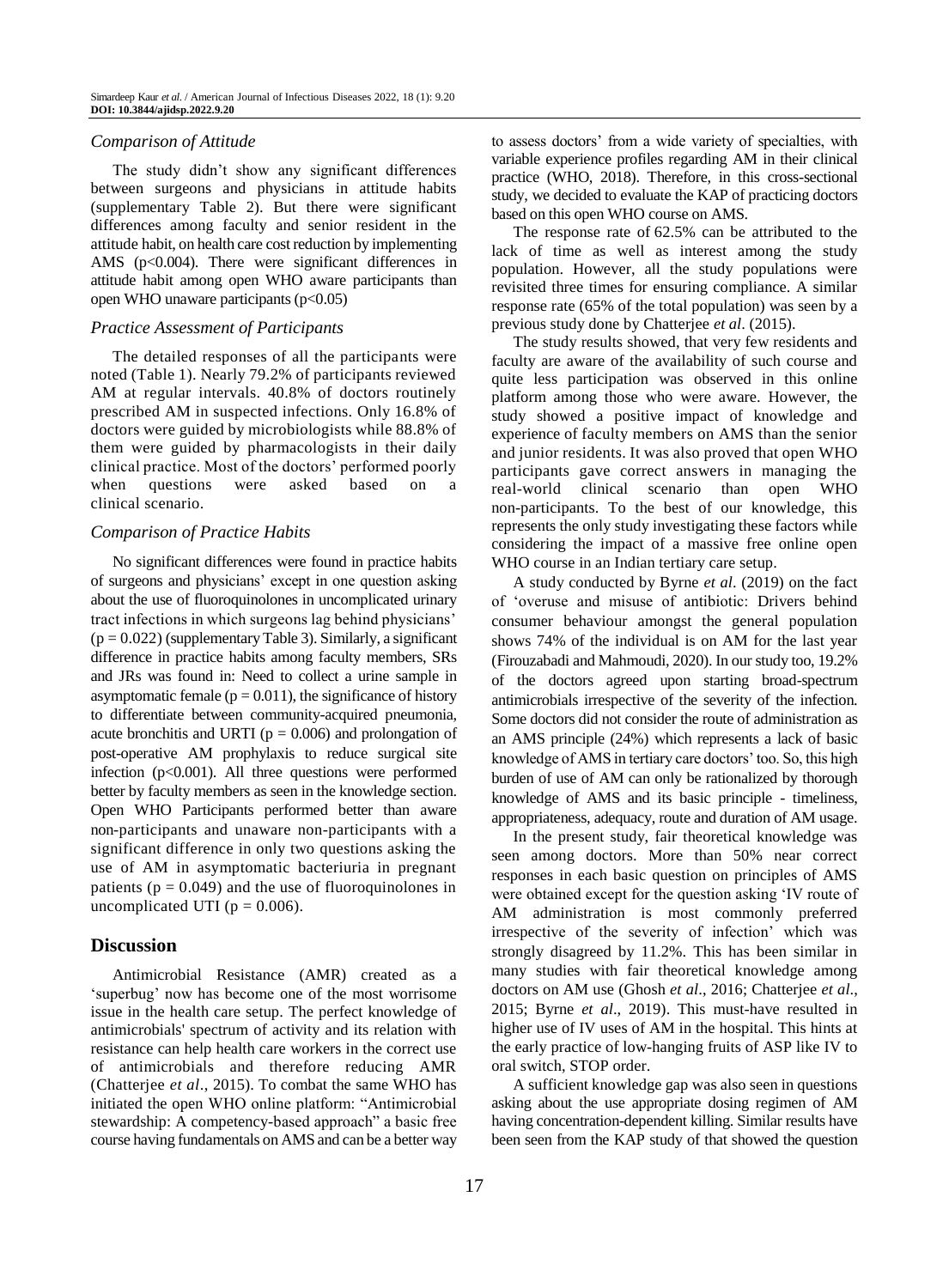regarding dose adjustments had the highest frequency of wrong answers of 40 vs 43% in our study (Gonzalez-Gonzalez *et al*., 2015). This indicates there is an urgent unmet need (maybe mandatory) for better training for residents and faculties on this topic in the curriculum. This will result in good clinical practices and avoid inappropriate AM dosing. In few tertiary care institutions in India, it is already a foundation course for residents before appearing in the final master's degree examination.

As mentioned in Fig. 1, participation in the open WHO course is very low among doctors. A study conducted by Ghosh *et al*. (2016) showed that 12.5% of doctors had attended a training program in the last 1 year, though it was not based on the open WHO course, still, it gives an impression of the very low percentage of doctors are aware as well as seek to participate in such academic/knowledge update curriculum (Ghosh *et al*., 2016). This is highly unacceptable since the course is freely available and in this tertiary care hospital, it was mandatory to be certified with this course by the director 1year before this study initiation. Hence, human behavior of less up to date needs to be analyzed and immediate preventive actions to be ascertained.

In the present study, the participants showed a better practice attitude towards common illness than similar studies done before. A study by Ghosh *et al*. (2016) showed 46.87% of doctors didn't prescribe AM for simple URTI compared to 71.2% of doctors in the present study (Ghosh *et al*., 2016). In our study, 56.8% of doctors were against using AM in uncomplicated diarrhoea compared to 59.38% of doctors in the above study, which is comparable. However, to be 100% compliant with AMS, we need better practice attitudes ahead then only AMR can be prevented in to.

There is not much difference between surgical and non-surgical participants, in the knowledge, attitude and practice survey of this study except in questions concerning appropriate dosage to site and type of infection and promoting the use of broad-spectrum antibiotics. Hence surgeon needs to focus training on the right dose and spectrum of AM to consider. However, there is a significant difference among faculty, senior resident and junior residents, which supports higher years of experience and knowledge in faculty members. Faculties outperform in various questions in knowledge and practice sections involving deciding AM based on route and duration. Faculty were better able to make decisions when to use broad-spectrum AM. There were significant attitude differences among faculty and senior resident on health care cost reduction by implementing ASP, while a similar study was done comparing junior and senior doctors have shown significant attitude and practice differences in the resistant organism (Khajuria *et al*., 2019; Labi *et al*., 2018). This emphasizes that the treatment decision must be taken by the faculty. And faculty should be

prima facie while AM is chosen, not by free-hand residents in most Indian hospitals.

This study for the first time evaluated the AMS based on open WHO course and compared the KAP survey in aware and unaware non-participants. As the total participant were only 11.2% and being a single centre study, the study didn't show the actual result, so can't be generalized to the whole population of doctors. In another way, the study reflected true KAP results without any theoretical biases. Being a KAP study, the number of participants, selection bias due to the nature of the KAP study and involvement of self‐volunteering in answering the questions can be mentioned. A limitation of KAP studies is the probability that participants may give socially desirable answers rather than their actual beliefs. Studies taking place in teaching hospitals can be more prone to this limitation.

# **Conclusion**

Antimicrobial stewardship is to be led by faculty among practicing residents' cohort and freely available open WHO course is the need of the hour to make more steward to combat the growing antimicrobial resistance.

# **Acknowledgement**

We thank the ICMR for supporting such scientific research. Also, gratitude to Ms. Anjali Chauhan who helped in drafting the data.

# **Author's Contributions**

**Simardeep Kaur and Prativa Sethi:** Literature search, formulating protocol, collection of data, statistical analysis, writing the manuscript and final approval.

**Prasan Kumar Panda:** Literature search, designing the study, critical reviewing and final approval.

# **Ethical Approval**

The study was approved by the Institutional Ethics Committee, All India Institute of Medical Sciences (AIIMS), Rishikesh (No.143/IEC/STS/2019), India under short term studentship program by Indian Council of Medical Research, India (Reference id: 2019-03933).

# **References**

- Ahmad, M., & Khan, A. U. (2019). Global economic impact of antibiotic resistance: A review. Journal of global antimicrobial resistance, 19, 313-316. [doi.org/10.1016/j.jgar.2019.05.024](https://doi.org/10.1016/j.jgar.2019.05.024)
- Antibiotic. (2018). Resistance. WHO health topic [Internet]. [http://www.who.int/health](http://www.who.int/health-topics/antimicrobial-resistance)[topics/antimicrobial-resistance](http://www.who.int/health-topics/antimicrobial-resistance)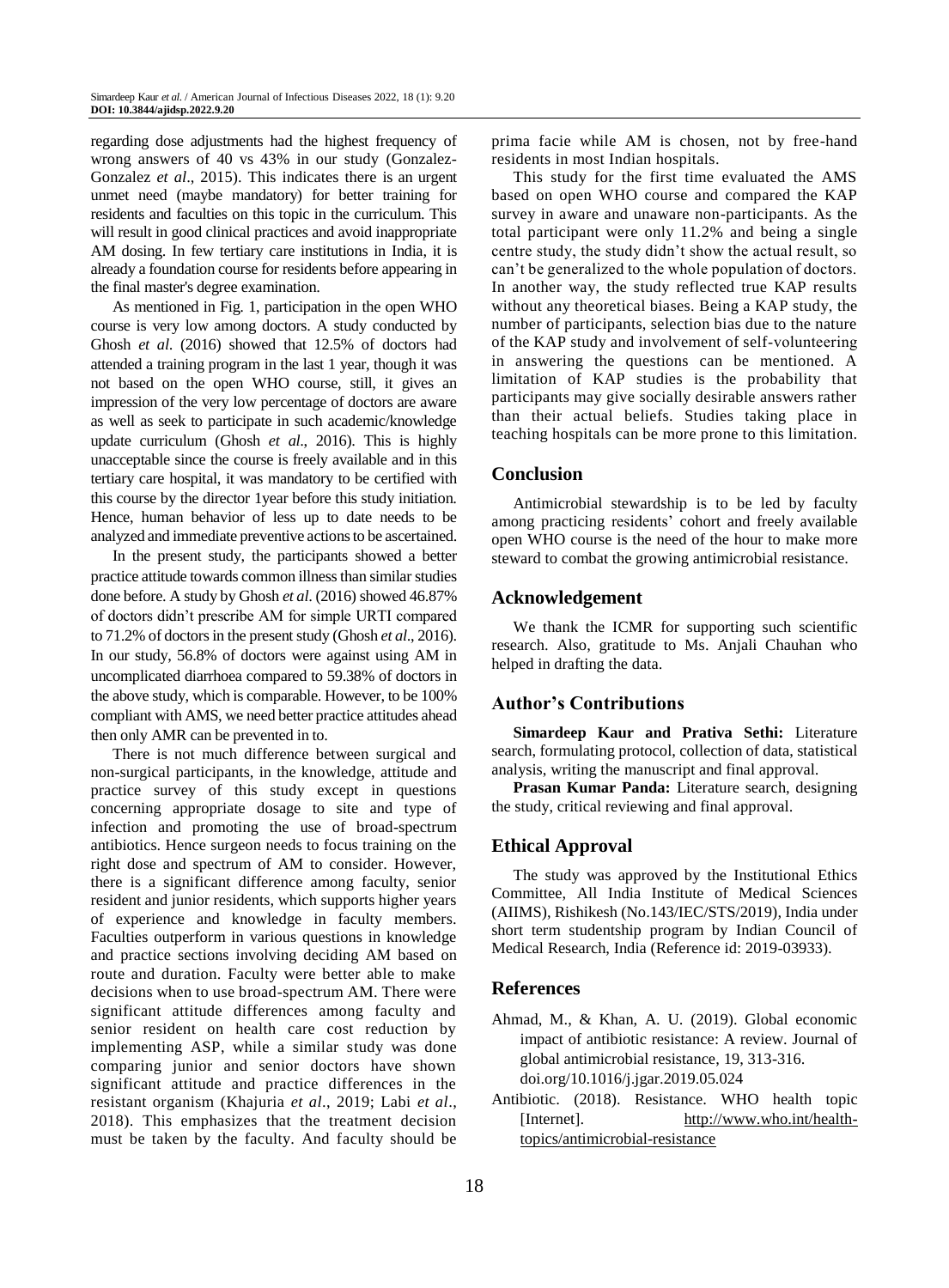- Årdal, C., Balasegaram, M., Laxminarayan, R., McAdams, D., Outterson, K., Rex, J. H., & Sumpradit, N. (2020). Antibiotic developmenteconomic, regulatory and societal challenges. Nature Reviews Microbiology, 18(5), 267-274. doi.org/10.1038/s41579-019-0293-3
- Aremu, T. O., Oluwole, O. E., & Adeyinka, K. O. (2021). An understanding of the drivers of infectious diseases in the modern world can aid early control of future pandemics. Pharmacy, 9(4), 181. doi.org/10.3390/pharmacy9040181. PMID: 34842806; PMCID: PMC8628877
- Banerjee, K., & Dwivedi, L. K. (2016). The burden of infectious and cardiovascular diseases in India from 2004 to 2014. Epidemiology and health, 38. doi.org/10.4178/epih.e2016057
- Byrne, M. K., Miellet, S., McGlinn, A., Fish, J., Meedya, S., Reynolds, N., & Van Oijen, A. M. (2019). The drivers of antibiotic use and misuse: The development and investigation of a theory driven community measure. BMC Public Health, 19(1), 1-11. https://bmcpublichealth.biomedcentral.com/articles/ 10.1186/s12889-019-7796-8
- Chatterjee, D., Sen, S., Begum, S. A., Adhikari, A., Hazra, A., & Das, A. K. (2015). A questionnaire-based survey to ascertain the views of clinicians regarding rational use of antibiotics in teaching hospitals of Kolkata. Indian journal of pharmacology, 47(1), 105. doi.org/10.4103/0253-7613.150373
- Fernández, G. F., Detrés, J., Torrellas, P., Balleste, C. R. (2013). Comparison of the appropriate use of antibiotics based on clinical guidelines between physicians in-training versus practicing physicians. Bol Asoc Med P R, 105(3), 21-24.
- Firouzabadi, D., & Mahmoudi, L. (2020). Knowledge, attitude and practice of health care workers towards antibiotic resistance and antimicrobial stewardship programmes: A cross‐sectional study. Journal of evaluation in clinical practice, 26(1), 190-196. doi.org/10.1111/jep.13177
- Ghosh, A., Deb, T., & Ghosh, S. (2016). Knowledge, attitudes and practice survey about antimicrobial resistance and prescribing among physicians in a tertiary care teaching hospital in eastern India. Int J Basic & Clini Pharmacols, *5*(1), 180-187.
- Gonzalez-Gonzalez, C., López-Vázquez, P., Vázquez-Lago, J. M., Piñeiro-Lamas, M., Herdeiro, M. T., Arzamendi, P. C., ... & GREPHEPI Group. (2015). Effect of physicians' attitudes and knowledge on the quality of antibiotic prescription: A cohort study. PLoS One, 10(10), e0141820.
	- https://journals.plos.org/plosone/article?id=10.13 71/journal.pone.0141820
- Gupta, M. K., Vohra, C., & Raghav, P. (2019). Assessment of knowledge, attitudes and practices about antibiotic resistance among medical students in India. Journal of family medicine and primary care, 8(9), 2864. doi.org/10.4103/jfmpc.jfmpc\_504\_19
- Khajuria, K., Kaur, S., Sadiq, S., & Khajuria, V. (2019). KAP on antibiotic usage and resistance among second professional medical students. https://pesquisa.bvsalud.org/portal/resource/pt/sea-199973
- Labi, A. K., Obeng-Nkrumah, N., Bjerrum, S., Aryee, N. A. A., Ofori-Adjei, Y. A., Yawson, A. E., & Newman, M. J. (2018). Physicians' knowledge, attitudes and perceptions concerning antibiotic resistance: A survey in a Ghanaian tertiary care hospital. *BMC health services research*, *18*(1), 1-12.
- Mauldin, P. D., Salgado, C. D., Hansen, I. S., Durup, D. T., & Bosso, J. A. (2010). Attributable hospital cost and length of stay associated with health care-associated infections caused by antibiotic-resistant gram-negative bacteria. Antimicrobial agents and chemotherapy, 54(1), 109-115. doi.org/10.1128/AAC.01041-09
- Mincey, B. A., & Parkulo, M. A. (2001). Antibiotic prescribing practices in a teaching clinic: comparison of resident and staff physicians. *Southern medical journal*, *94*(4), 365-369.
- Nathwani, D., Varghese, D., Stephens, J., Ansari, W., Martin, S., & Charbonneau, C. (2019). Value of hospital antimicrobial stewardship programs [ASPs]: A systematic review. Antimicrobial Resistance & Infection Control, 8(1), 1-13. https://link.springer.com/article/10.1186/s13756- 019-0471-0
- Navarro-San Francisco, C., Del Toro, M. D., Cobo, J., De Gea-García, J. H., Vanó-Galván, S., Moreno-Ramos, F., ... & Pano-Pardo, J. R. (2013). Knowledge and perceptions of junior and senior Spanish resident doctors about antibiotic use and resistance: Results of a multicenter survey. Enfermedades infecciosas y microbiologia clinica, 31(4), 199-204. doi.org/10.1016/j.eimc.2012.05.016
- Nepal, A., Hendrie, D., Robinson, S., & Selvey, L. A. (2019). Knowledge, attitudes and practices relating to antibiotic use among community members of the Rupandehi District in Nepal. BMC Public Health, 19(1), 1-12.

https://link.springer.com/article/10.1186/s12889- 019-7924-5

- O'Neill, J. (2016). Tackling drug-resistant infections globally: Final report and recommendations. https://apo.org.au/node/63983
- Pulcini, C., Williams, F., Molinari, N., Davey, P., & Nathwani, D. (2011). Junior doctors' knowledge and perceptions of antibiotic resistance and prescribing: A survey in France and Scotland. Clinical microbiology and infection, 17(1), 80-87. doi.org/10.1111/j.1469-0691.2010.03179.x